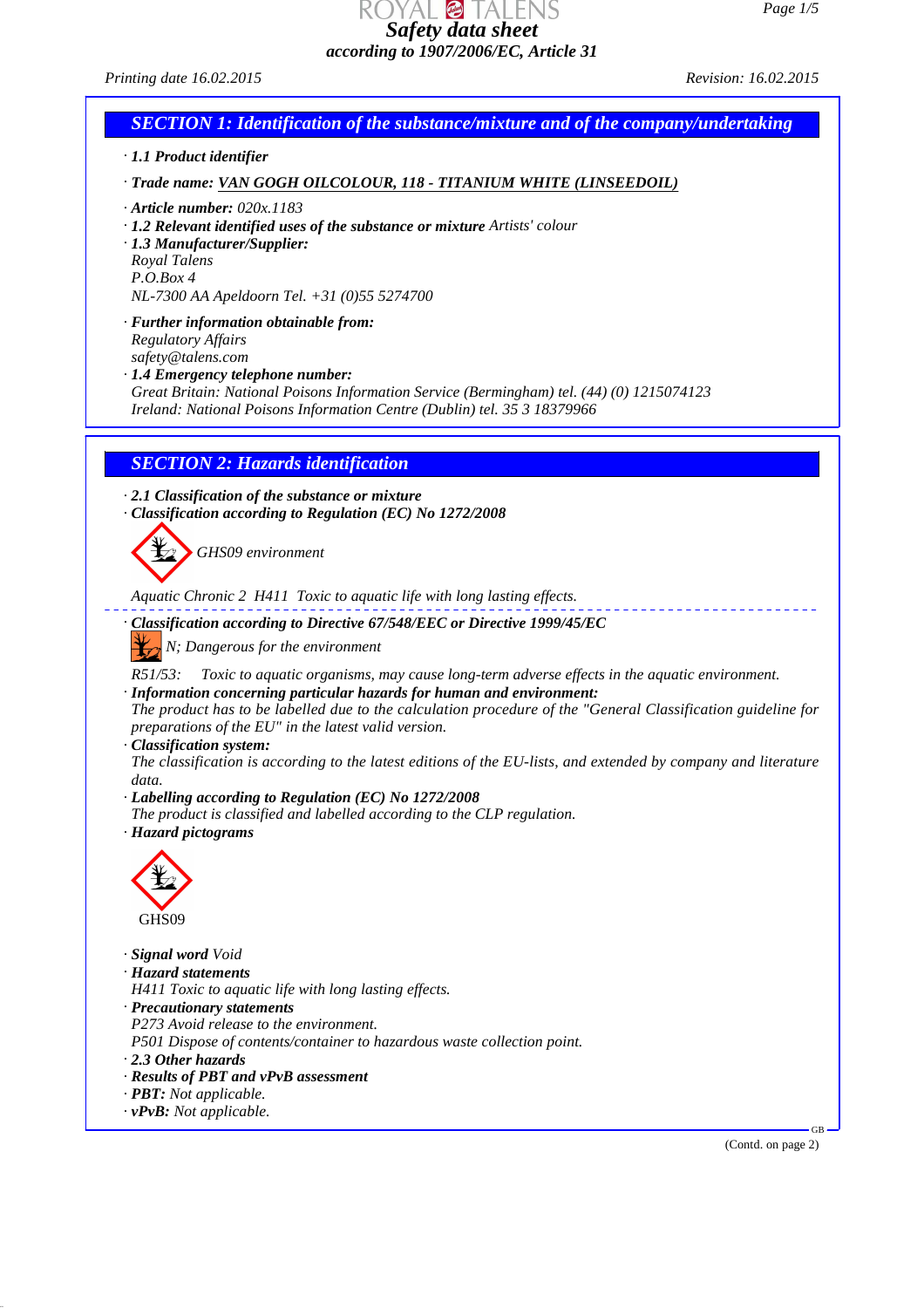AL Ø TALENS *Safety data sheet according to 1907/2006/EC, Article 31*

*Printing date 16.02.2015 Revision: 16.02.2015*

*1-10%*

(Contd. of page 1)

## *SECTION 3: Composition/information on ingredients*

#### *· 3.2 Chemical characterisation: Mixtures*

*· Description: Mixture of substances listed below with nonhazardous additions.*

#### *· Dangerous components:*

| CAS: 1314-13-2      | $\vert$ zinc oxide | N R50/53               |
|---------------------|--------------------|------------------------|
| $EINECS: 215-222-5$ |                    | $\bigotimes$ Aquatic A |

 *Aquatic Acute 1, H400; Aquatic Chronic 1, H410*

*· Additional information: For the wording of the listed risk phrases refer to section 16.*

# *SECTION 4: First aid measures*

- *· 4.1 Description of first aid measures*
- *· After inhalation: Not applicable.*
- *· After skin contact: Generally the product does not irritate the skin.*
- *· After eye contact: Rinse opened eye for several minutes under running water.*
- *· After swallowing: If symptoms persist consult doctor.*

# *SECTION 5: Firefighting measures*

- *· 5.1 Extinguishing media*
- *· Suitable extinguishing agents: Use fire extinguishing methods suitable to surrounding conditions.*
- *· 5.2 Special hazards arising from the substance or mixture No further relevant information available.*
- *· 5.3 Advice for firefighters*
- *· Protective equipment: No special measures required.*

# *SECTION 6: Accidental release measures*

- *· 6.1 Personal precautions, protective equipment and emergency procedures Not required.*
- *· 6.2 Environmental precautions: Do not allow to enter sewers/ surface or ground water.*
- *· 6.3 Methods and material for containment and cleaning up:*
- *Absorb with liquid-binding material (sand, diatomite, acid binders, universal binders, sawdust).*
- *· 6.4 Reference to other sections*
- *See Section 7 for information on safe handling.*
- *See Section 8 for information on personal protection equipment.*

*See Section 13 for disposal information.*

# *SECTION 7: Handling and storage*

- *· 7.1 Precautions for safe handling No special precautions are necessary if used correctly. · Information about fire - and explosion protection: No special measures required.*
- *· 7.2 Conditions for safe storage, including any incompatibilities*
- *· Storage:*
- *· Requirements to be met by storerooms and receptacles: No special requirements.*
- *· Information about storage in one common storage facility: Not required.*

# *SECTION 8: Exposure controls/personal protection*

- *· 8.2 Exposure controls*
- *· Personal protective equipment:*
- *· General protective and hygienic measures: Wash hands before breaks and at the end of work.*
- *· Respiratory protection: Not required.*
- *· Protection of hands:*
- *· Material of gloves Not applicable.*

(Contd. on page 3)

GB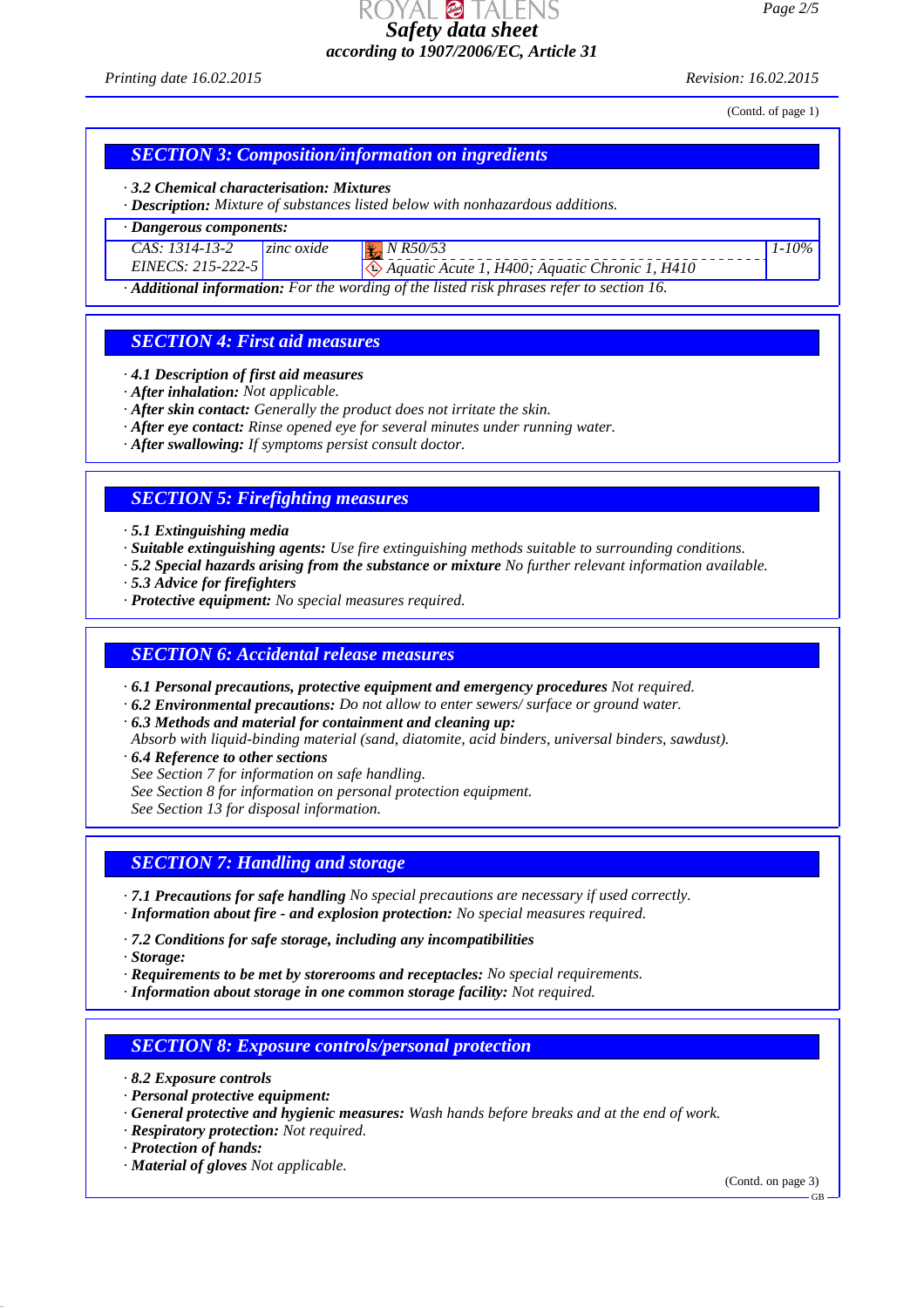DYAL @ TALENS *Safety data sheet according to 1907/2006/EC, Article 31*

*Printing date 16.02.2015 Revision: 16.02.2015*

(Contd. of page 2)

*· Penetration time of glove material Not applicable.*

*· Eye protection: Not required.*

| <b>SECTION 9: Physical and chemical properties</b>         |                                               |  |
|------------------------------------------------------------|-----------------------------------------------|--|
| .9.1 Information on basic physical and chemical properties |                                               |  |
| · General Information<br>$\cdot$ Appearance:               |                                               |  |
| Form:                                                      | Pasty                                         |  |
| Colour:                                                    | White                                         |  |
| $\cdot$ Odour:                                             | Characteristic                                |  |
| $\cdot$ Change in condition                                |                                               |  |
| Melting point/Melting range: Undetermined.                 |                                               |  |
| <i>Boiling point/Boiling range:</i> $> 200$ °C             |                                               |  |
| · Flash point:                                             | $>100\degree C$                               |  |
| $\cdot$ Danger of explosion:                               | Product does not present an explosion hazard. |  |
| $\cdot$ Explosion limits:                                  |                                               |  |
| Lower:                                                     | Not determined.                               |  |
| <b>Upper:</b>                                              | Not determined.                               |  |
| · Vapour pressure:                                         | Not determined.                               |  |
| $\cdot$ Density at 20 $\cdot$ C:                           | 1.85 $g/cm^3$                                 |  |
| · Solubility in / Miscibility with                         |                                               |  |
| water:                                                     | Not miscible or difficult to mix.             |  |
| $\cdot$ 9.2 Other information                              | No further relevant information available.    |  |

# *SECTION 10: Stability and reactivity*

- *· 10.1 Reactivity*
- *· 10.2 Chemical stability*
- *· Thermal decomposition / conditions to be avoided: No decomposition if used according to specifications.*
- *· 10.3 Possibility of hazardous reactions No dangerous reactions known.*
- *· 10.4 Conditions to avoid No further relevant information available.*
- *· 10.5 Incompatible materials: No further relevant information available.*

### *SECTION 11: Toxicological information*

- *· 11.1 Information on toxicological effects*
- *· Acute toxicity:*

*· LD/LC50 values relevant for classification:*

*1314-13-2 zinc oxide*

*Oral LD50 > 5000 mg/kg (rat)*

*· Sensitisation: No sensitising effects known.*

### *SECTION 12: Ecological information*

- *· 12.3 Bioaccumulative potential No further relevant information available.*
- *· 12.4 Mobility in soil No further relevant information available.*

*· Ecotoxical effects:*

*· Remark: Toxic for fish*

(Contd. on page 4)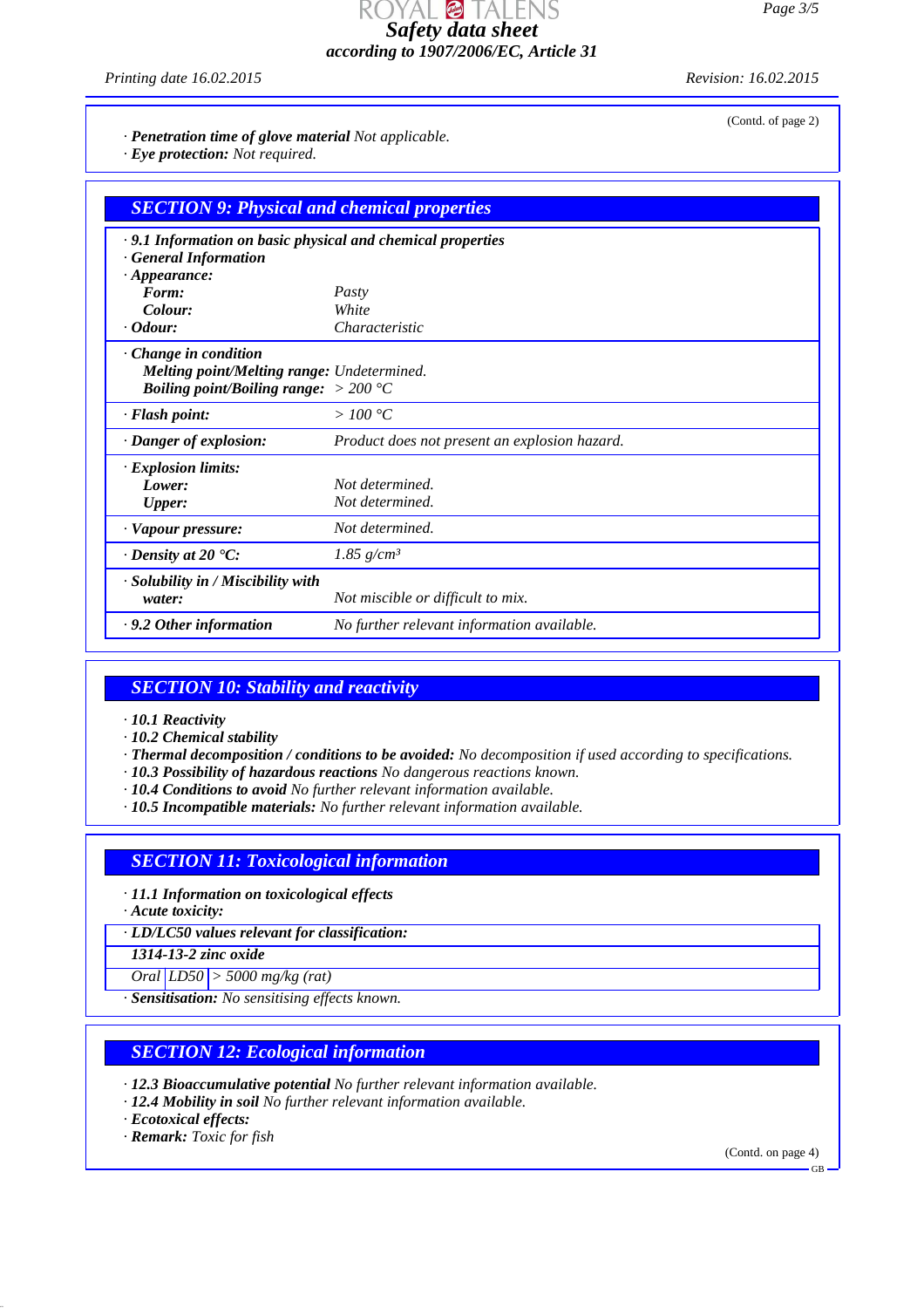*Page 4/5*

DYAL @ TALENS *Safety data sheet according to 1907/2006/EC, Article 31*

*Printing date 16.02.2015 Revision: 16.02.2015*

# *· Additional ecological information:*

*· General notes:*

*Water hazard class 2 (German Regulation) (Self-assessment): hazardous for water Do not allow product to reach ground water, water course or sewage system. Danger to drinking water if even small quantities leak into the ground. Also poisonous for fish and plankton in water bodies. Toxic for aquatic organisms*

- *· 12.5 Results of PBT and vPvB assessment*
- *· PBT: Not applicable.*
- *· vPvB: Not applicable.*
- *· 12.6 Other adverse effects No further relevant information available.*

### *SECTION 13: Disposal considerations*

#### *· 13.1 Waste treatment methods*

*· Recommendation*

*Must not be disposed together with household garbage. Do not allow product to reach sewage system.*

*· Uncleaned packaging:*

*· Recommendation: Disposal must be made according to official regulations.*

| <b>SECTION 14: Transport information</b>                                                 |                                                                                       |
|------------------------------------------------------------------------------------------|---------------------------------------------------------------------------------------|
| $\cdot$ 14.1 UN-Number<br>ADR, IMDG, IATA                                                | <b>UN3082</b>                                                                         |
| $\cdot$ 14.2 UN proper shipping name<br>$-ADR$                                           | 3082 ENVIRONMENTALLY HAZARDOUS SUBSTANCE.<br>LIQUID, N.O.S. (zinc oxide)              |
| · IMDG                                                                                   | ENVIRONMENTALLY HAZARDOUS SUBSTANCE,<br>LIQUID, N.O.S. (zinc oxide), MARINE POLLUTANT |
| $\cdot$ IATA                                                                             | ENVIRONMENTALLY HAZARDOUS SUBSTANCE,<br>LIQUID, N.O.S. (zinc oxide)                   |
| · 14.3 Transport hazard class(es)                                                        |                                                                                       |
| ADR, IMDG, IATA                                                                          |                                                                                       |
|                                                                                          |                                                                                       |
| · Class<br>$-Label$                                                                      | 9 Miscellaneous dangerous substances and articles.<br>9                               |
| · 14.4 Packing group<br>ADR, IMDG, IATA                                                  | III                                                                                   |
| · 14.5 Environmental hazards:                                                            | Product contains environmentally hazardous substances:<br>zinc oxide                  |
| · Marine pollutant:                                                                      | Yes<br>Symbol (fish and tree)                                                         |
| $\cdot$ Special marking (ADR):                                                           | Symbol (fish and tree)                                                                |
| $\cdot$ Special marking (IATA):                                                          | Symbol (fish and tree)                                                                |
| $\cdot$ 14.6 Special precautions for user                                                | Warning: Miscellaneous dangerous substances and<br>articles.                          |
| · Danger code (Kemler):                                                                  | 90                                                                                    |
| <b>EMS Number:</b>                                                                       | $F-A, S-F$                                                                            |
| · 14.7 Transport in bulk according to Annex II of<br><b>MARPOL73/78 and the IBC Code</b> | Not applicable.                                                                       |
|                                                                                          | (Contd. on page 5)                                                                    |

(Contd. of page 3)